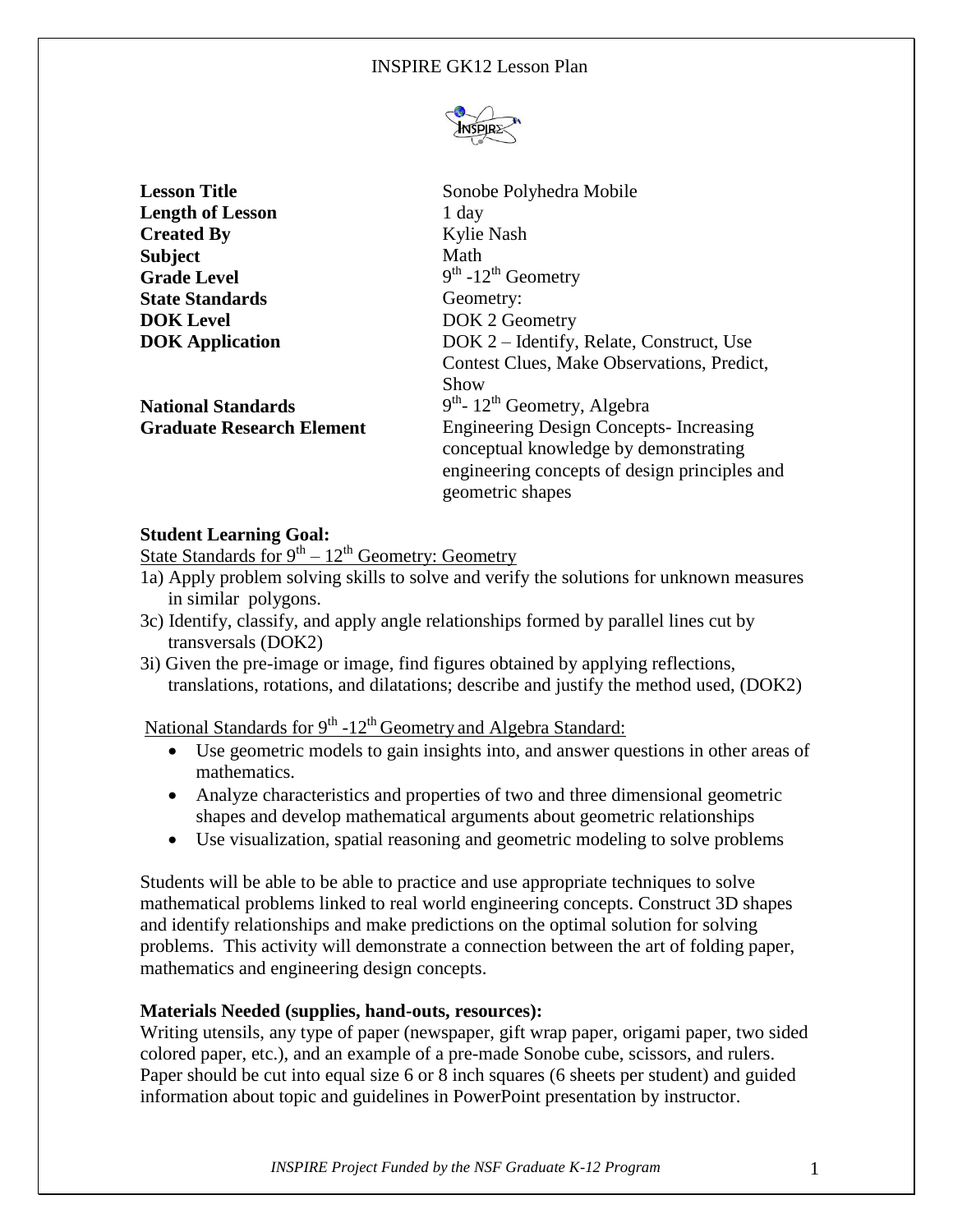

## **Lesson Performance Task/Assessment:**

Students will build Sonobe units to creating a cube first then create more advanced units to create a giant mobile. Students will be able to practice constructing 3D shapes, understand the symmetry of the design, and predict how much weight the different shapes are able to hold. Students should be able to create one Sonobe cube using six sheets of paper. Then students should be able to create more advanced polyhedral. Students should able to connect several Sonobes together to make a giant mobile 3D shape or design to display in the classroom. Each class should make their own design.

## **Lesson Relevance to Performance Task and Students:**

Allowing students to construct Sonobe units will give students and opportunity to identify the connection between the number of Sonobe units and faces of polyhedron and how to piece together the Sonobe units to color the polyhedron in a certain way. Simulating real world applications will help strengthen math skills and engineering design concepts to students as well as how math, specifically geometry can be applied to real world applications. Students of all mathematical abilities will be able to recognize and understand these basic three-dimensional. Through the use of hands on activities to synthesize and interpret concepts learned in the classroom.

## **Anticipatory Set/Capture Interest:**

Students will be introduced to the Sonobe units and any background if desired. The Sonobe unit is an Origami project with practical applications in industry. Example, car companies are interested in the best or optimal way to fold the airbag up into the dashboard that will provide the fastest and most efficient unfolding method upon impact. Students will be told that they are working as a design engineer for the Wal-Mart Corporation and are in charge of designing a way to pack as many boxes in the delivery truck as possible.

#### **Guided Practice:**

The instructor will discuss different polyhedra types, styles and designs as well as some basic definitions.

Definitions:

- $\ddot{\bullet}$  Parallel means two or more coplanar lines that have no points in common or are identical (eg, the same line).
- $\overline{\phantom{a}}$  Perpendicular means 2 segments, rays, or lines that form a 90 degree angle.
- $\overline{\phantom{a}}$  Congruent means equilateral, equal, exactly the same (size, shape, etc.)
- $\overline{\phantom{a}}$  Right angles are angles whose measure is 90 degrees.
- $\overline{\phantom{a}}$  A triangle is a polygon with three sides.
- $\perp$  A square is a regular quadrilateral. This means that it has four equal sides and four equal angles (90 degree angles, or right angles).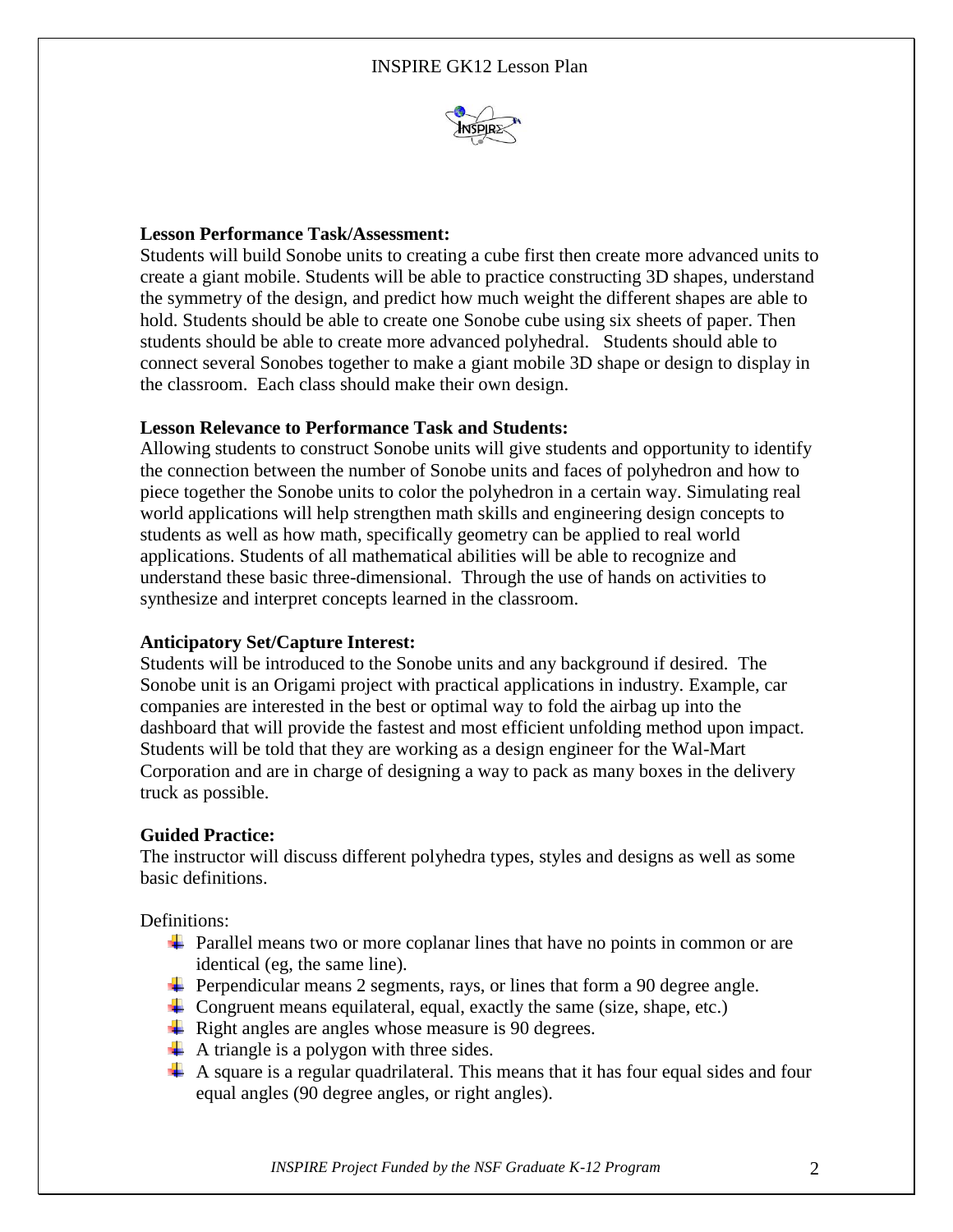

- $\perp$  A rectangle is a quadrilateral whose angles are all right angles.
- $\perp$  A polyhedron is a three dimensional solid with straight faces and edges.
- $\overline{\text{4}}$  A vertex is a corner of the polyhedron.
- $\overline{\mathbf{A}}$  An edge of a polyhedron is a line that connects two vertices.
- $\overline{\phantom{a}}$  A face of a polyhedron is the two dimensional polygon created by the edges.
- $\overline{\phantom{a}}$  A cube is a three dimensional solid with 6 square faces, 8 vertices and 12 edges.
- $\overline{+}$  A polyhedron is n-colorable if there is a way to construct the polyhedra from n different colored Sonobe units where no Sonobe of the same color are inserted into each other.

The instructor will then provide the guidelines and rules for building the bridge described below in the next section.

## **Independent Practice:**

Students will individually make a Snobe cube and then make more complex designs as a class.

Sonobe Instructions:

6 sheets make 1 cube



Each student should have 6 pieces of paper cut into perfect 6 or 8 inch squares.

The first step is the valley, fold the square in half.

Open and then fold each half in half.

Open the paper and now you should see four equal rectangles.

Next, fold the bottom right corner into a right triangle to the first crease.

Rotate the paper 180 degrees and once again fold the bottom right corner as before.

Now, valley fold the bottom of the sheet crisply creasing it at the first fold line. Rotate 180 degrees and repeat.

Next, fold the lower left-hand corner all the way to the top of the paper.

Lift your new triangle and tuck it in under the top half of paper.

Rotate and repeat.

You now have a parallelogram.

One side of the parallelogram has an "X" forming pockets that each unit will fit into after all have been folded.

Flip the parallelogram over and fold each point over so that you have two new triangles and the paper is now a square.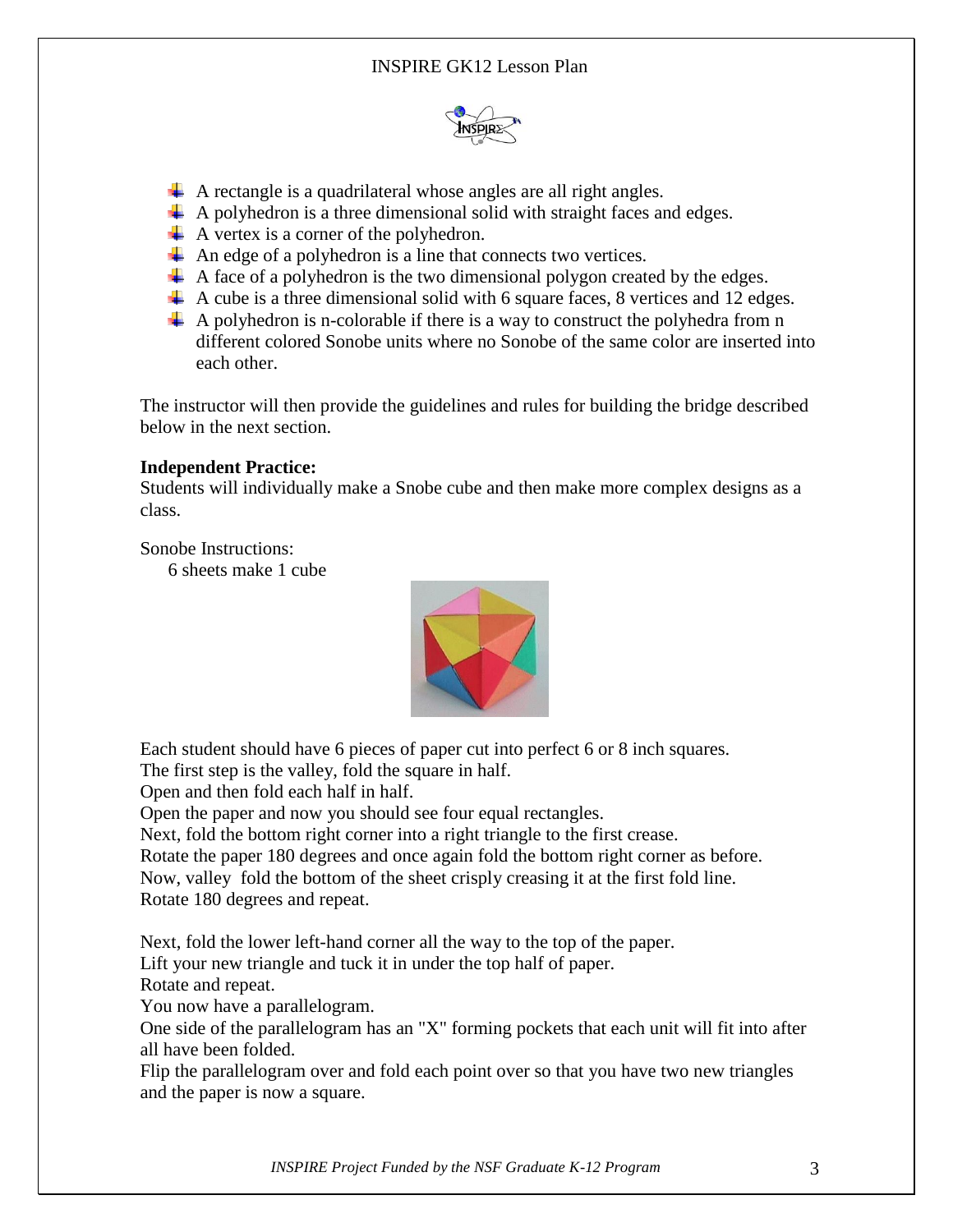# INSPIRE GK12 Lesson Plan



Repeat with all sheets and then assemble.

#### **Remediation and/or Enrichment:**

#### Remediation:

Individual IEP, shorten activity and let students simple make the SONOBE cube structure.

#### Enrichment:

May be extended into a two day activity. This activity can be extended to making complex designs shown below:







Octahedron (12 units) Icosahedron (30 units) Spiked Pentakis Icosahedron (30 units)

# **Check(s) for Understanding:**

1. What kinds of polyhedron can you make?

2. Discuss the different shapes that are possible.

3. Can you predict the color variations based on the type of polyhedra?

4. How many colors are possible with a cube?

5. How many colors can you use with polyhedra?

6. What parts of the presentation and activity did you feel was the most important to helped create the Sonobe cubes and why?

7. What parts of the presentation and activity did you feel was the least important to helped create the 3D model of the Sonobe cubes and why?

## **Closure:**

Discuss some real world applications (who, what, when, where and how) that would benefit from understanding concepts related to geometric shapes, polyhedra and color design. Discuss the relationship between the number of folds and the color variations associated with different types of Sonobe designs.

#### **Possible Alternate Subject Integrations:**

**Chemistry** Physics Art